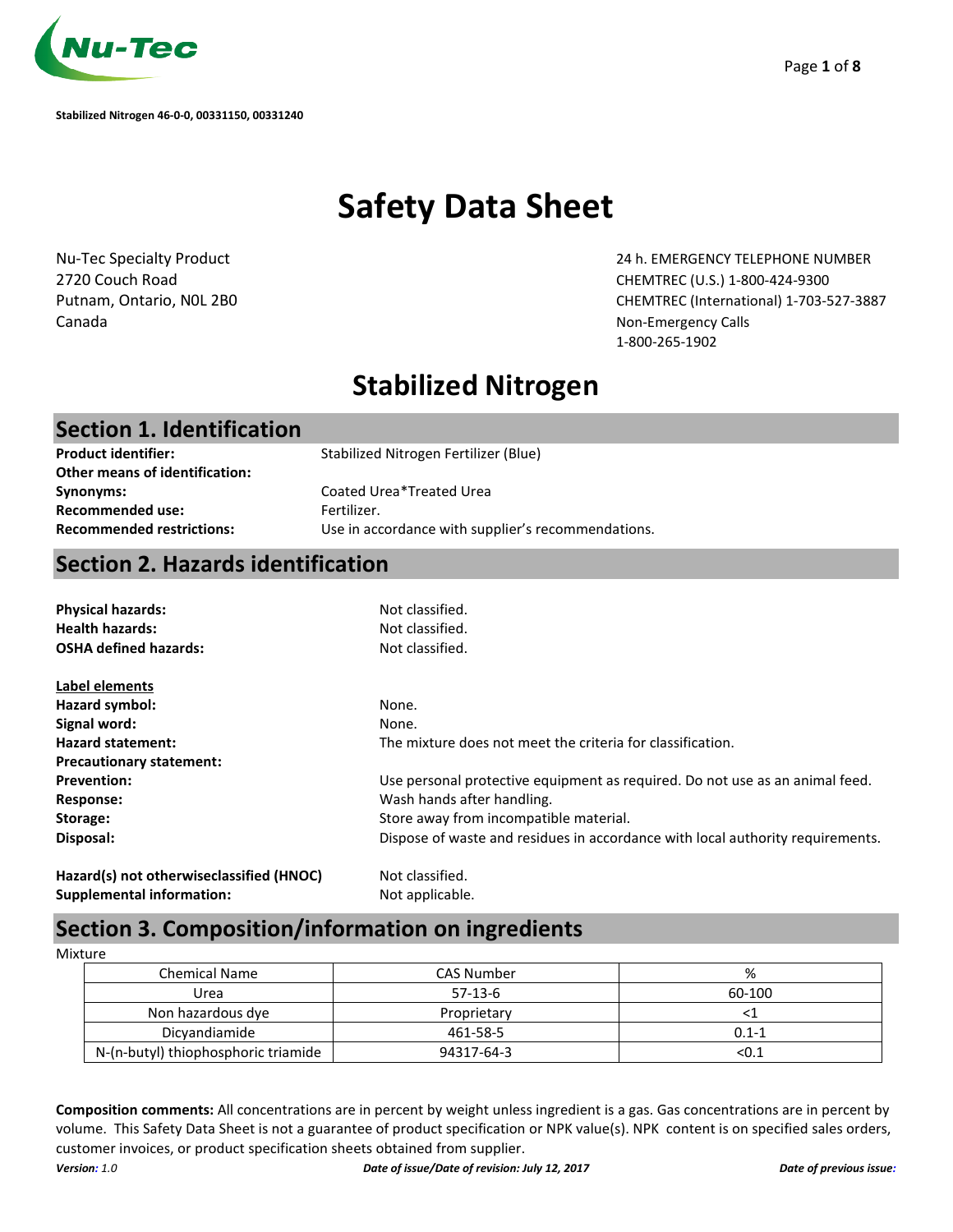

| <b>Section 4. First aid measures</b>                                       |                                                                                                                                                                                                                                                                                                                                         |
|----------------------------------------------------------------------------|-----------------------------------------------------------------------------------------------------------------------------------------------------------------------------------------------------------------------------------------------------------------------------------------------------------------------------------------|
| Eye contact:                                                               | Dust in the eyes: Do not rub eyes. Flush immediately with copious amounts<br>of water or normal saline (minimum of 15 minutes), holding eyelids apart to<br>ensure complete irritation of the eye and eyelid tissue. Take exposed<br>individual to a health care professional, preferably an opthalmologist, for<br>further evaluation. |
| Skin contact:                                                              | Remove contaminated clothing, shoes and equipment. Wash exposed area<br>with plenty of soap and water. Repeat washing. If redness or irritation<br>occurs, seek medical attention. Wash contaminated clothing before reuse.                                                                                                             |
| Inhalation:                                                                | No adverse effects anticipated. If necessary, move victim to fresh air and<br>loosen clothing. Get medical attention.                                                                                                                                                                                                                   |
| Ingestion:                                                                 | Rinse mouth thoroughly if dust is ingested. Get medical attention if any<br>discomfort occurs.                                                                                                                                                                                                                                          |
| <b>Most important</b><br>symptoms/effects, acute and<br>delayed:           | Symptoms can include irritation, redness, scratching of the cornea, and<br>tearing.                                                                                                                                                                                                                                                     |
| Indication of immediate<br>medical attention and special treatment needed: | Treat symptomatically.                                                                                                                                                                                                                                                                                                                  |
| <b>General information:</b>                                                | Ensure that medical personnel are aware of the material(s) involved, and<br>take precautions to protect themselves.                                                                                                                                                                                                                     |
|                                                                            |                                                                                                                                                                                                                                                                                                                                         |
| <b>Section 5. Fire-fighting measures</b>                                   |                                                                                                                                                                                                                                                                                                                                         |
| Suitable extinguishing media:                                              | Use fire-extinguishing media appropriate for surrounding materials.                                                                                                                                                                                                                                                                     |
| Unsuitable extinguishing media:                                            | None known.                                                                                                                                                                                                                                                                                                                             |
| Specific hazards arising from the chemical:                                | Urea is non-combustible under most conditions. However, during a<br>fire, irritating/toxic gases may be generated. The dust can be ignited<br>at very high temperatures, but not expected to explode (minimum<br>ignition temperature cloud = 900°C).                                                                                   |
| Special protective equipment<br>and precautions for firefighters:          | Self-contained breathing apparatus and full protective clothing should<br>be worn when fighting chemical fires. Selection of respiratory<br>protection for firefighting follow the general fire precautions<br>indicated in the workplace.                                                                                              |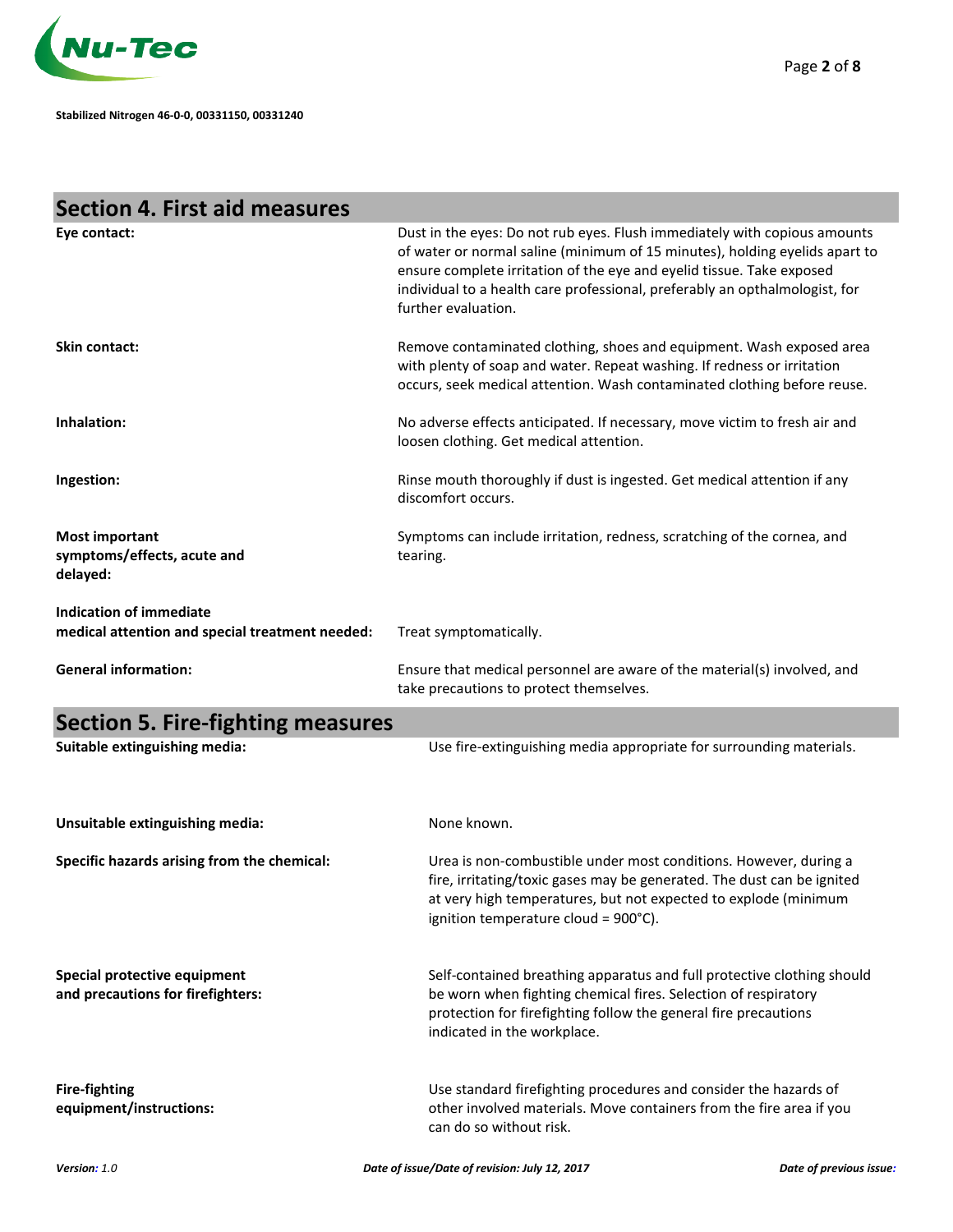

### **Section 6. Accidental release measures**

**Personal precautions, protective equipment and emergency procedure:** Avoid inhalation of dust and contact with skin and eyes. Ensure adequate ventilation. Wear suitable protective clothing. For personal protection see Section 8 of the SDS.

**Methods and materials for containment and cleaning up:** Stop the flow of material, if this is without risk. Prevent entry into waterways, sewer, basements or confined areas. Avoid dust formation. Sweep up or vacuum up spillage and collect in suitable container for disposal. If sweeping of a contaminated area is necessary use a dust suppressant agent which does not react with the product. After removal flush contaminated area thoroughly with water. Never return spills to original containers for re-use.

**Environmental precautions:** Prevent further leakage or spillage if safe to do so. Do not contaminate water. Do not allow to enter drains, sewers or watercourses.

### **Section 7. Handling and storage**

**Precautions for safe handling:** Avoid generation and spreading of dust. Avoid inhalation of dust and contact with skin and eyes. Use only with adequate ventilation. Observe good industrial hygiene practices.

**Conditions for safe storage, including any incompatibilities:** Keep container tightly closed. Store in a cool, dry well-ventilated place. Store away from incompatible materials. Long term storage at temperatures above 100°F (36°C) can adversely affect the efficacy of products containing N-(n-butyl)-thiophosphoric triamide.

### **Section 8. Exposure controls/personal protection**

#### **Occupational exposure limits**

| <b>Components</b>                                                     | <b>Type</b>                                                                                                                                                                                                                                                                                                                                                                                                                                                                                                                                                                                                           | Value                                                                                                                                                                                  | Form                    |
|-----------------------------------------------------------------------|-----------------------------------------------------------------------------------------------------------------------------------------------------------------------------------------------------------------------------------------------------------------------------------------------------------------------------------------------------------------------------------------------------------------------------------------------------------------------------------------------------------------------------------------------------------------------------------------------------------------------|----------------------------------------------------------------------------------------------------------------------------------------------------------------------------------------|-------------------------|
| Urea (CAS 57-13-6)                                                    | <b>TWA</b>                                                                                                                                                                                                                                                                                                                                                                                                                                                                                                                                                                                                            | 10 mg/m3                                                                                                                                                                               | Total particulate.      |
| <b>Biological limit values:</b>                                       |                                                                                                                                                                                                                                                                                                                                                                                                                                                                                                                                                                                                                       | No biological exposure limits noted for the ingredient(s).                                                                                                                             |                         |
| <b>Exposure guidelines:</b>                                           | Follow standard monitoring procedures.                                                                                                                                                                                                                                                                                                                                                                                                                                                                                                                                                                                |                                                                                                                                                                                        |                         |
|                                                                       |                                                                                                                                                                                                                                                                                                                                                                                                                                                                                                                                                                                                                       | Appropriate engineering controls: Provide adequate general and local exhaust ventilation. Observe Occupational                                                                         |                         |
|                                                                       |                                                                                                                                                                                                                                                                                                                                                                                                                                                                                                                                                                                                                       | Exposure Limits and minimize the risk of inhalation of dust.                                                                                                                           |                         |
| Individual protection measures such as personal protective equipment: |                                                                                                                                                                                                                                                                                                                                                                                                                                                                                                                                                                                                                       |                                                                                                                                                                                        |                         |
|                                                                       | Eye/face protection Use tight fitting goggles if dust is generated.                                                                                                                                                                                                                                                                                                                                                                                                                                                                                                                                                   |                                                                                                                                                                                        |                         |
| <b>Skin Protection</b>                                                |                                                                                                                                                                                                                                                                                                                                                                                                                                                                                                                                                                                                                       |                                                                                                                                                                                        |                         |
|                                                                       | supplier.                                                                                                                                                                                                                                                                                                                                                                                                                                                                                                                                                                                                             | Hand protection: Risk of contact: Wear protective gloves. Suitable gloves can be recommended by the glove                                                                              |                         |
| Other:                                                                |                                                                                                                                                                                                                                                                                                                                                                                                                                                                                                                                                                                                                       | No skin protection is ordinarily required under normal conditions of use. In accordance with good<br>industrial hygiene practices, precautions should be taken to avoid skin contact.  |                         |
| <b>Respiratory protection:</b>                                        | If engineering controls do not maintain airborne concentrations below recommended exposure<br>limits (where applicable) or to an acceptable level (in countries where exposure limits have not<br>been established), an approved respirator must be worn. Wear air supplied respiratory<br>protection if exposure concentrations are unknown. In case of inadequate ventilation or risk of<br>inhalation of vapors, use suitable respiratory equipment. In the United States of America, if<br>respirators are used, a program should be instituted to assure compliance with OSHA 29 CFR<br>1910.134 and ANSI Z88.2. |                                                                                                                                                                                        |                         |
| <b>Thermal hazards:</b>                                               |                                                                                                                                                                                                                                                                                                                                                                                                                                                                                                                                                                                                                       | Wear appropriate thermal protective clothing, when necessary.                                                                                                                          |                         |
| <b>General hygiene consideration:</b>                                 |                                                                                                                                                                                                                                                                                                                                                                                                                                                                                                                                                                                                                       | Always observe good personal hygiene measures, such as washing after handling the material<br>and before eating, drinking, and/or smoking. Routinely wash work clothing and protective |                         |
| Version: 1.0                                                          |                                                                                                                                                                                                                                                                                                                                                                                                                                                                                                                                                                                                                       | Date of issue/Date of revision: July 12, 2017                                                                                                                                          | Date of previous issue: |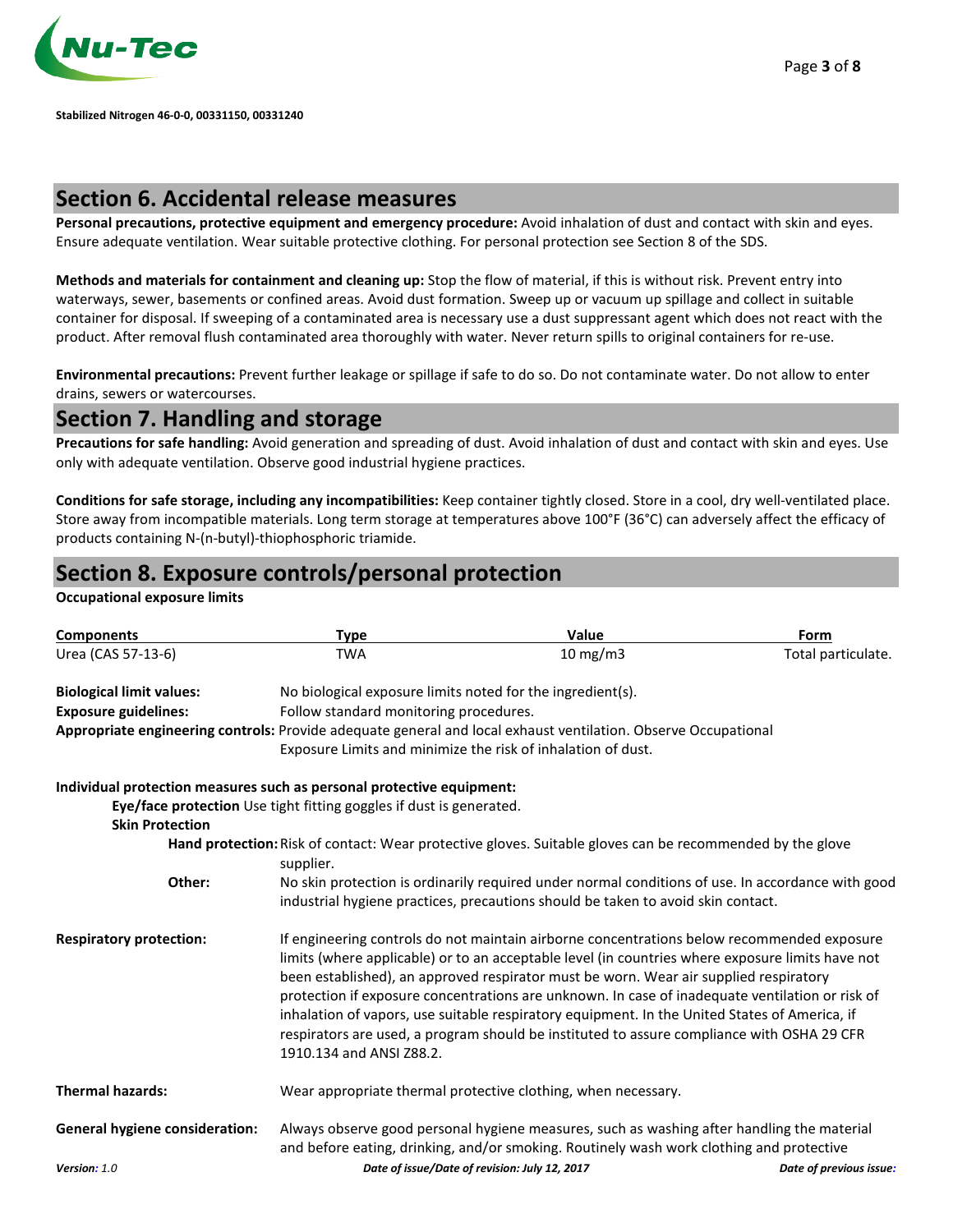

equipment to remove contaminants. Handle in accordance with good industrial hygiene and safety practice.

# **Section 9. Physical and chemical properties**

| Appearance.                                                         | Light to medium blue granules          |
|---------------------------------------------------------------------|----------------------------------------|
| <b>Physical State</b><br>Form                                       | Solid.<br>Granular. Pellets.           |
| Color                                                               | Light to medium blue.                  |
|                                                                     |                                        |
| Odor                                                                | Ammonia-like. Faint, characteristic.   |
| <b>Odor threshold</b>                                               | Not available.                         |
| pH                                                                  | 7.2 (10% solution)                     |
| <b>Melting point/freezing point</b>                                 | 270.86°F (132.7°C)                     |
| Initial boiling point and boiling range                             | Not available.                         |
| <b>Flash point</b>                                                  | Not flammable.                         |
| <b>Evaporation Rate</b>                                             | Not available.                         |
| Flammability (solid, gas)                                           | Not available.                         |
| Vapor pressure                                                      | Not available.                         |
| <b>Vapor Density (Air=1)</b>                                        | Not available.                         |
| <b>Relative density</b>                                             | $1.33$ (water=1)                       |
| Solubility                                                          | Soluble                                |
| <b>Partition coefficient</b><br>(n-octanol/water)                   | Not available.                         |
| <b>Auto-ignition temperature</b>                                    | Not available.                         |
| <b>Viscosity</b>                                                    | Not available.                         |
| <b>Other information</b><br><b>Bulk Density</b><br>Molecular weight | 48 - 52 lb/ft3 (Packed)<br>60.06 g/mol |

# **Section 10. Stability and reactivity**

| <b>Reactivity:</b>         | Reacts violently with strong oxidants, nitrites, inorganic chlorides, chlorites and<br>perchlorates causing fire and explosion hazard.        |                         |
|----------------------------|-----------------------------------------------------------------------------------------------------------------------------------------------|-------------------------|
| <b>Chemical stability:</b> | Normally stable. May gradually give off ammonia. The product is hygroscopic and will<br>absorb water by contact with the moisture in the air. |                         |
| Version: 1.0               | Date of issue/Date of revision: July 12, 2017                                                                                                 | Date of previous issue: |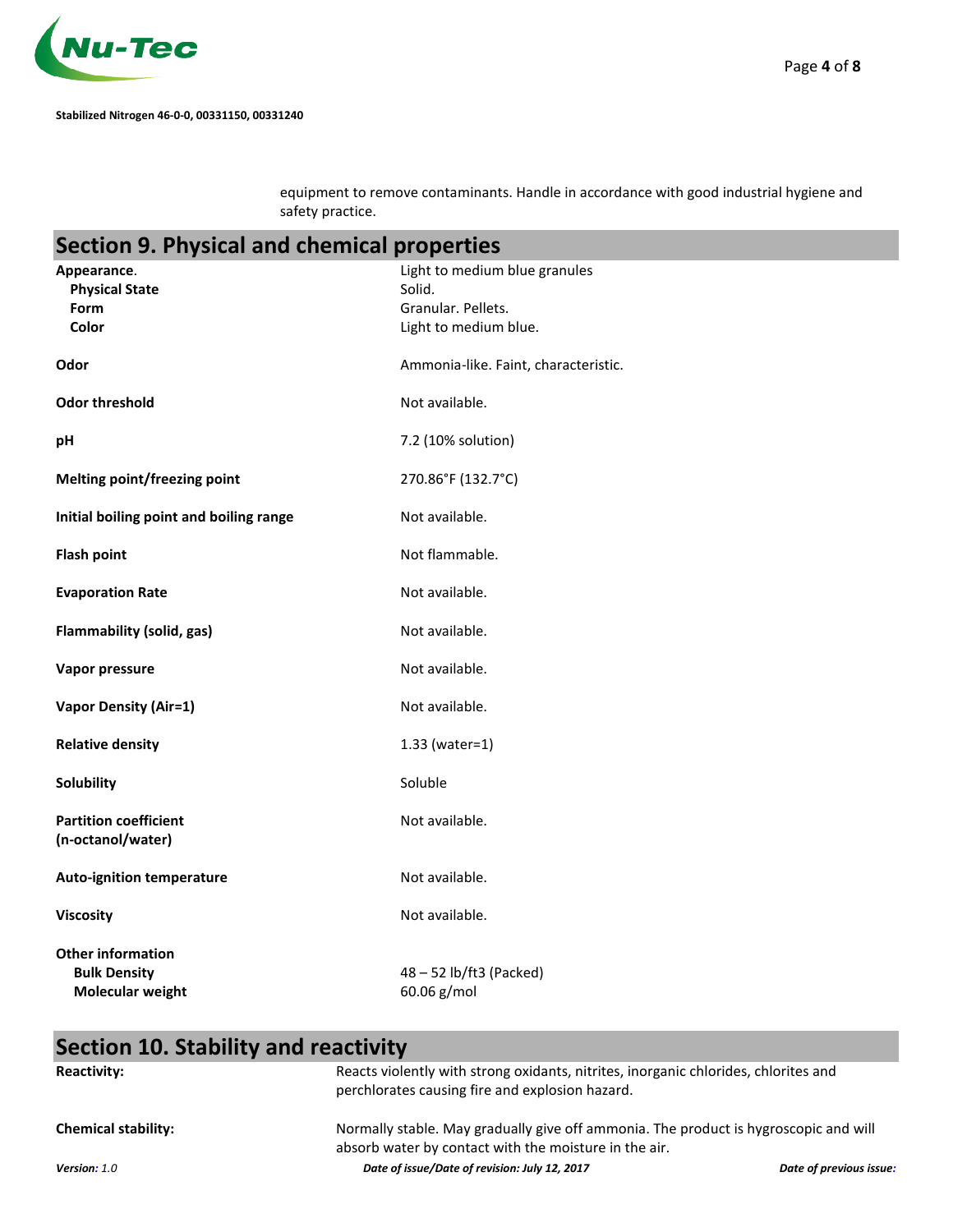

| <b>Possibility of hazardous reactions:</b> | Hazardous polymerization does not occur.                |
|--------------------------------------------|---------------------------------------------------------|
| <b>Conditions to avoid: Moisture.</b>      | High temperatures. Contact with incompatible materials. |
| Incompatible materials:                    | Strong oxidizing agents. Nitric acid. Nitrites.         |
| Hazardous decomposition products:          | Nitrogen oxides (NOx). Carbon oxides. Ammonia. Biuret.  |

### **Section 11. Toxicological information**

#### **Information on likely routes of exposure**

| Ingestion:    | May cause discomfort if swallowed.                                  |
|---------------|---------------------------------------------------------------------|
| Inhalation:   | Dust may irritate throat and respiratory system and cause coughing. |
| Skin contact: | Dust may irritate skin.                                             |
| Eye contact:  | Dust may cause eye irritation on direct contact.                    |
|               |                                                                     |

**Symptoms related to the physical, chemical and toxicological characteristics:** Symptoms can include irritation, redness, scratching of the cornea and tearing.

#### **Information on toxicological effects:**

**Acute toxicity:** May cause discomfort if swallowed.

| <b>Components</b>                                    | <b>Species</b>                                                                     | <b>Test Results</b> |
|------------------------------------------------------|------------------------------------------------------------------------------------|---------------------|
| N-(n-butyl)-thiophosphoric triamide (CAS 94317-64-3) |                                                                                    |                     |
| Acute                                                |                                                                                    |                     |
| Dermal                                               |                                                                                    |                     |
| LD50                                                 | Rat                                                                                | > 2000 mg/kg        |
| Oral                                                 |                                                                                    |                     |
| LD50                                                 | Rat                                                                                | > 2823 mg/kg        |
| Urea (CAS 57-13-6)                                   |                                                                                    |                     |
| Acute                                                |                                                                                    |                     |
| Oral                                                 |                                                                                    |                     |
| LD50                                                 | Rat                                                                                | 14300 mg/kg         |
| Skin corrosion/irritation:                           | May cause irritation through mechanical abrasion.                                  |                     |
| Serious eye damage/eye irritation:                   | May cause irritation through mechanical abrasion.                                  |                     |
| <b>Respiratory sensitization</b>                     | Based on available data, the classification criteria are not met.                  |                     |
| <b>Skin sensitization:</b>                           | Not a skin sensitizer.                                                             |                     |
| Germ cell mutagenicity:                              | Based on available data, the classification criteria are not met.                  |                     |
| Carcinogenicity:                                     | This product is not considered to be a carcinogen by IARC, ACGIH, NTP, or<br>OSHA. |                     |
| <b>Reproductive toxicity:</b>                        | Based on available data, the classification criteria are not met.                  |                     |
| Specific target organ toxicity- single exposure:     | Inhalation of dusts may cause respiratory irritation.                              |                     |
| Specific target organ toxicity- repeated exposure:   | Based on available data, the classification criteria are not met.                  |                     |
| <b>Aspiration hazard:</b>                            | Not an aspiration hazard.                                                          |                     |
| <b>Chronic effects:</b>                              | Prolonged exposure may cause chronic effects.                                      |                     |
| <b>Further information:</b>                          | No other specific acute or chronic health impact noted.                            |                     |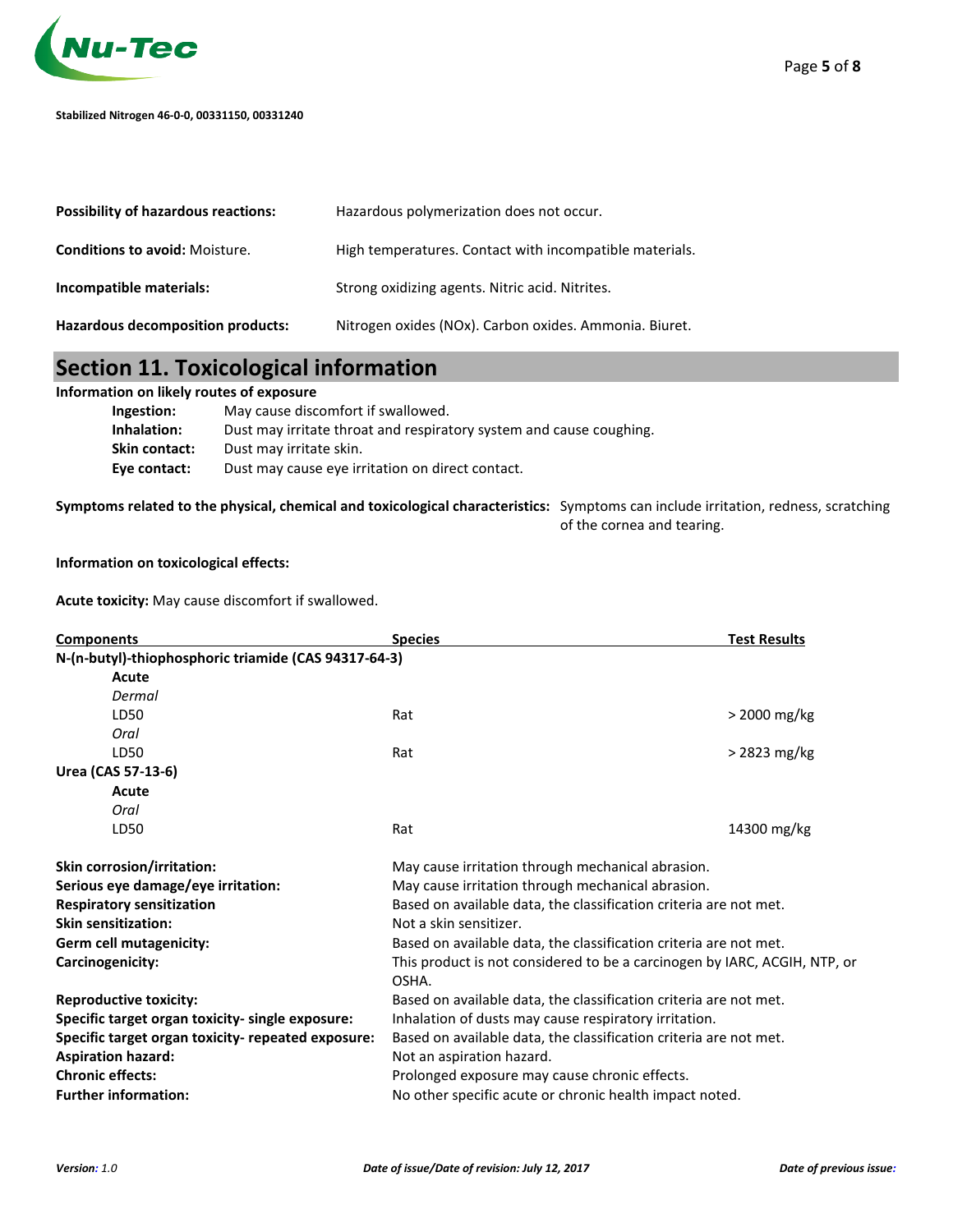

### **Section 12. Ecological information**

**Ecotoxicity:** The product is not classified as environmentally hazardous. However, this does not exclude the possibility that large or frequent spills can have a harmful or damaging effect on the environment .

### **Section 13. Disposal considerations**

| <b>Disposal instructions:</b>          | Do not allow this material to drain into sewers/water supplies. Dispose in accordance<br>with all applicable regulations.                                                                        |
|----------------------------------------|--------------------------------------------------------------------------------------------------------------------------------------------------------------------------------------------------|
| Hazardous waste code:                  | The waste code should be assigned in discussion between the user, the producer and<br>the waste disposal company.                                                                                |
| Waste from residues / unused products: | Disposal recommendations are based on material as supplied. Disposal must be in<br>accordance with current applicable laws and regulations, and material characteristics at<br>time of disposal. |
| <b>Contaminated packaging:</b>         | Since emptied containers may retain product residue, follow label warnings even after<br>container is emptied.                                                                                   |

### **Section 14. Transport information**

**DOT:** Not regulated as a hazardous material by DOT.

IATA: Not regulated as a dangerous goods.

**IMDG:** Not regulated as a dangerous goods.

**Transport in bulk according to Annex II of MARPOL 73/78 and the IBC Code:** 

Not applicable. However, the product is covered under Appendix I of the IMSBC Code

#### **Section 15. Regulatory information**

**US federal regulations:** This product is not known to be a "Hazardous Chemical" as defined by the OSHA Hazard Communication Standard, 29 CFR 1910.1200.

#### **TSCA Section 12(b) Export Notification (40 CFR 707, Subpt. D):**

N-(n-butyl)-thiophosphoric triamide (CAS 94317-64-3) 1.0% One-Time Export Notification only.

**US OSHA Specifically Regulated Substances (29 CFR 1910.1001-1050):** 

Not listed.

#### **CERCLA Hazardous Substance List (40 CFR 302.4):**

Not listed.

#### **Superfund Amendments and Reauthorization Act of 1986 (SARA):**

**Hazard categories** Immediate Hazard - Yes Delayed Hazard - Yes Fire Hazard - No Pressure Hazard - No Reactivity Hazard – No

#### **SARA 302 Extremely hazardous substance:** No

**SARA 311/312 Hazardous chemical:** No

**SARA 313 (TRI reporting):** Not regulated.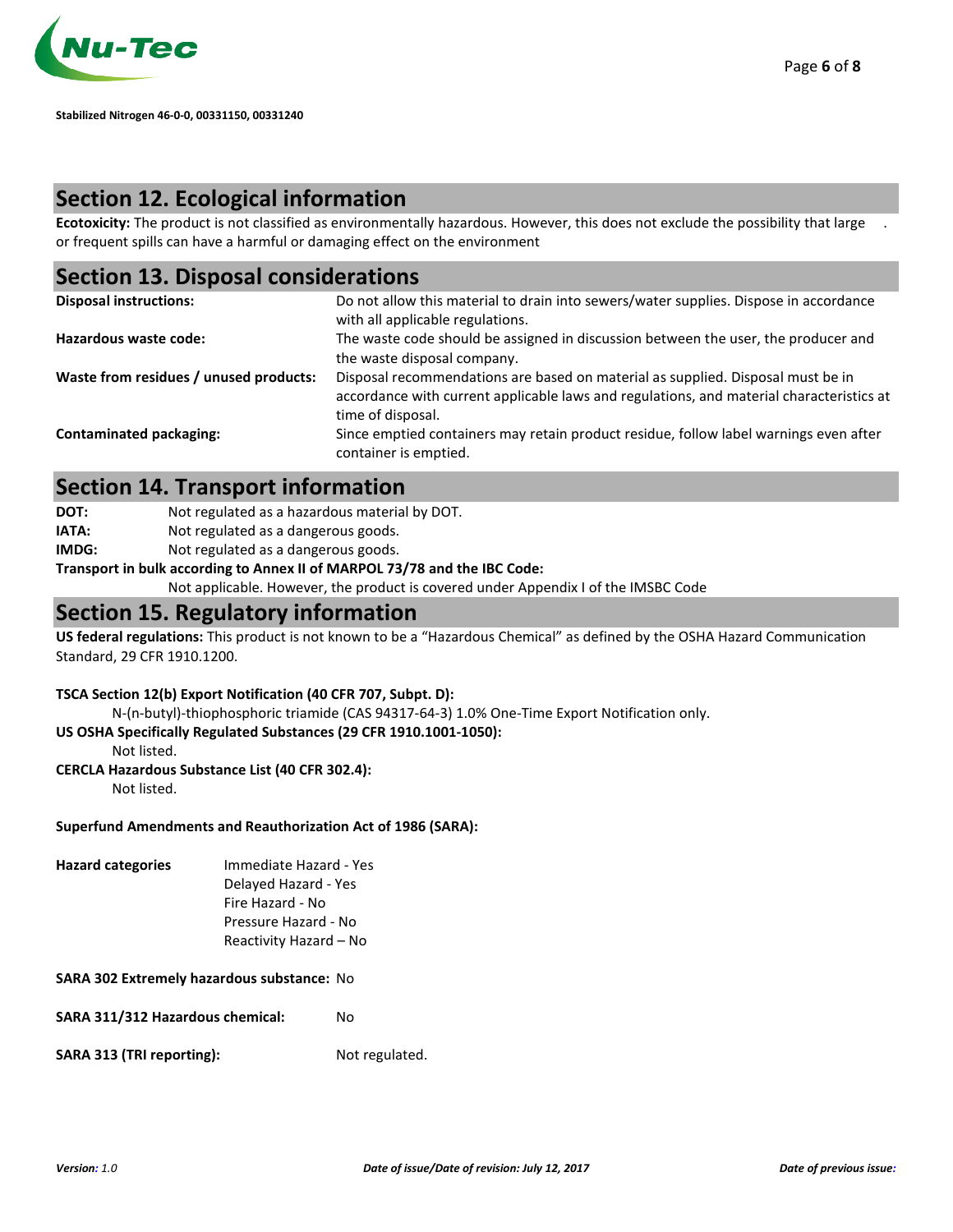

#### **Stabilized Nitrogen 46-0-0, 00331150, 00331240**

| <b>Other federal regulations:</b><br>Not regulated.<br>Not regulated.   | Clean Air Act (CAA) Section 112 Hazardous Air Pollutants (HAPs) List<br>Clean Air Act (CAA) Section 112(r) Accidental Release Prevention (40 CFR 68.130) |                        |
|-------------------------------------------------------------------------|----------------------------------------------------------------------------------------------------------------------------------------------------------|------------------------|
| Safe Drinking Water Act (SDWA):                                         | Not regulated.                                                                                                                                           |                        |
| Food and Drug Administration (FDA):                                     | Not regulated.                                                                                                                                           |                        |
| other reproductive harm.                                                | US state regulations: This product does not contain a chemical known to the State of California to cause cancer, birth defects or                        |                        |
| US Massachusetts RTK - Substance List:                                  |                                                                                                                                                          |                        |
| Not regulated.<br>US New Jersey Worker and Community Right-to-Know Act: |                                                                                                                                                          |                        |
| Not regulated.                                                          |                                                                                                                                                          |                        |
| US Pennsylvania RTK - Hazardous Substances:                             |                                                                                                                                                          |                        |
| Not regulated.                                                          |                                                                                                                                                          |                        |
| <b>US Rhode Island RTK:</b>                                             |                                                                                                                                                          |                        |
| Not regulated.                                                          |                                                                                                                                                          |                        |
| <b>US California Proposition 65:</b>                                    |                                                                                                                                                          |                        |
| Not listed.                                                             | US – California Proposition 65 – Carcinogens & Reproductive Toxicity (CRT): Listed substances                                                            |                        |
| <b>International Inventories:</b>                                       |                                                                                                                                                          |                        |
| Country(s) or region                                                    | Inventory name                                                                                                                                           | On inventory (yes/no)* |
| United States & Puerto Rico                                             | <b>Toxic Substances Control Act Inventory</b>                                                                                                            | Yes                    |

\*A "Yes" indicates this product complies with the inventory requirements administered by the governing country(s). A "No" indicates that one or more components of the product are not listed or exempt from listing on the inventory administered by the governing country(s).

## **Section 16. Other information**

**NFPA Ratings** 



| <b>List of abbreviations:</b> | LC50: Lethal concentration, 50%.                                                 |
|-------------------------------|----------------------------------------------------------------------------------|
|                               | LD50: Lethal Dose, 50%.                                                          |
| <b>References:</b>            | EPA: Acquire database                                                            |
|                               | HSDB® – Hazardous Substances Data Bank                                           |
|                               | <b>IARC Monographs. Overall Evaluation of Carcinogenicity</b>                    |
|                               | <b>RTECS</b>                                                                     |
|                               | National Toxicology Program (NTP) Report on Carcinogens                          |
|                               | ACGIH Documentation of the Threshold Limit Value and Biological Exposure Indices |